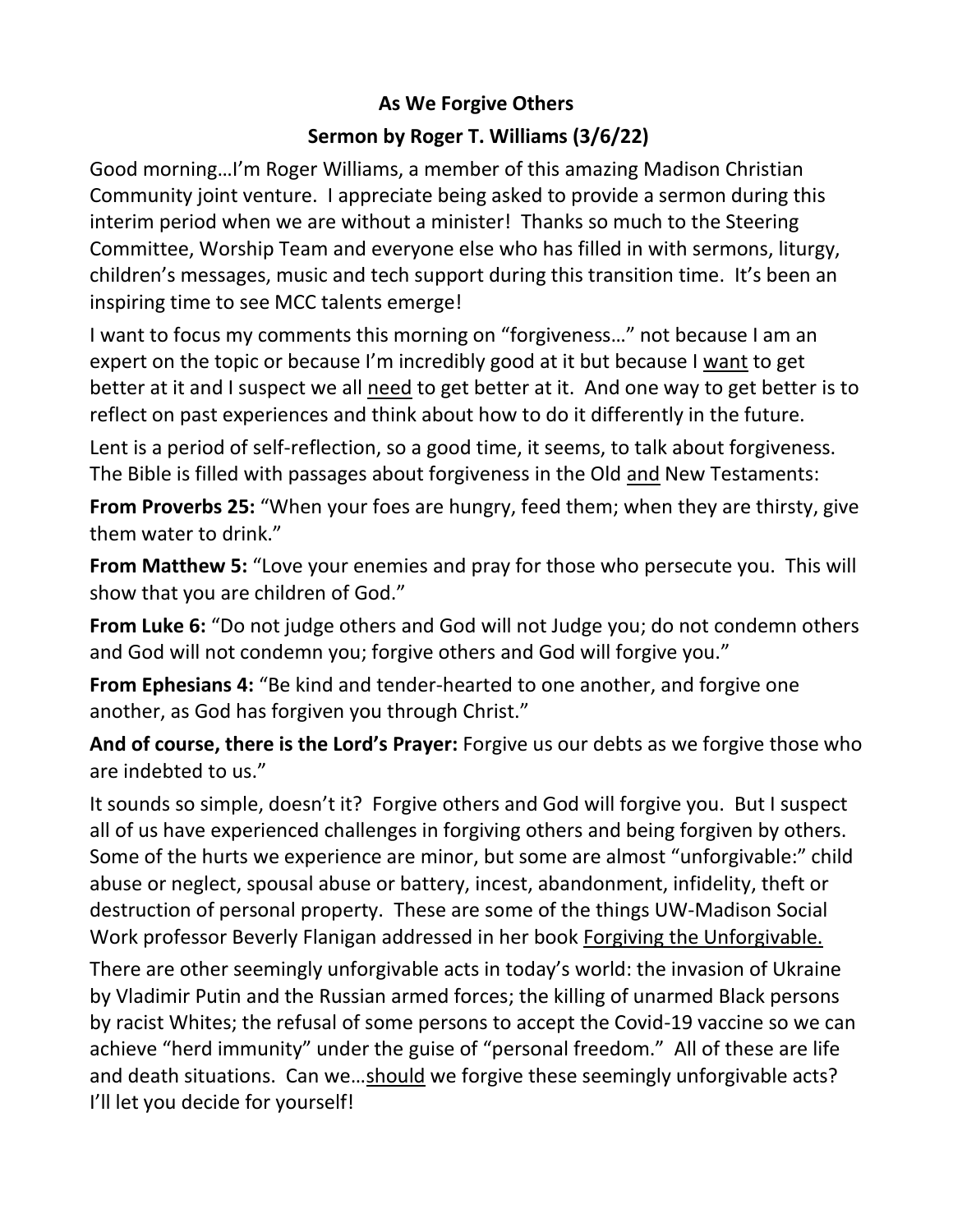Now, let me share a personal story with you.

One night, when I tucked my then seven-year-old son in bed, I said my usual "good night" and told him I loved him. He looked up at me and said, "Dad, why do you keep telling me you love me? You've probably told me that a zillion times!" His comment brought me up short, and I could not respond for several seconds. Then, my response came from deep inside of me. "Landon, I guess it's because when I was a kid, I never heard my dad say he loved me. I want you to know that I love you. I don't want you to ever have to wonder about that. And I want you to know that I will love you always, no matter what happens." Landon looked up at me and said, "Thanks, Dad—I love you too!"

This event brought me face-to-face with the fact that my fathering style represents a 180-degree shift from my dad's style. My dad could never really find the words to say he loved me. And no matter how hard I worked on our farm, I could never earn the acceptance or appreciation, the respect or recognition, the praise or pardon I sought from my dad. He just couldn't bring himself around to recognizing the goodness in the work I did or acknowledging my evolving character as a person.

The high school years were tense years between my father and me. Dad couldn't bring himself around to visit me during my two-week stay in the hospital after falling off the barn in my freshman year and he couldn't bring himself around to attending even one of my cross country meets during my junior and senior year of high school. I received numerous honors and awards from 4-H and FFA plus recognitions from church and school. But none of these honors or recognitions made up for the lack of acceptance and recognition from my own father. A simple "That-a-boy," "Thank You" or "You did a great job" would have made a huge difference in my life.

Clearly, my dad wanted me to be a carbon copy or clone of my older brother. "Why can't you be more like Ron?" was a phrase I heard repeatedly. The harder he pushed for me to be someone I was not, the more I pushed back and, in essence, said "This is who I am." I was a curious, spontaneous, and energetic kid and I didn't want to be a carbon copy of my older brother; I wanted to live my own life. So, I was very happy to leave home for Wisconsin State College-River Falls (now UW-River Falls) in the fall of 1963. The motto at River Falls was "Where the free spirit prevails" so I felt right at home in that setting!

Things didn't improve with my dad during the college years. The ultimate insult came as Kristi and I were dating each other and planning to get married. I went to visit my father as he was being treated for cancer at UW-Hospital. I had hoped we could reconcile our differences but that became impossible when he said, "If things fall through for you and Kristi, I hope you will let Ron have her." WOW! I simply couldn't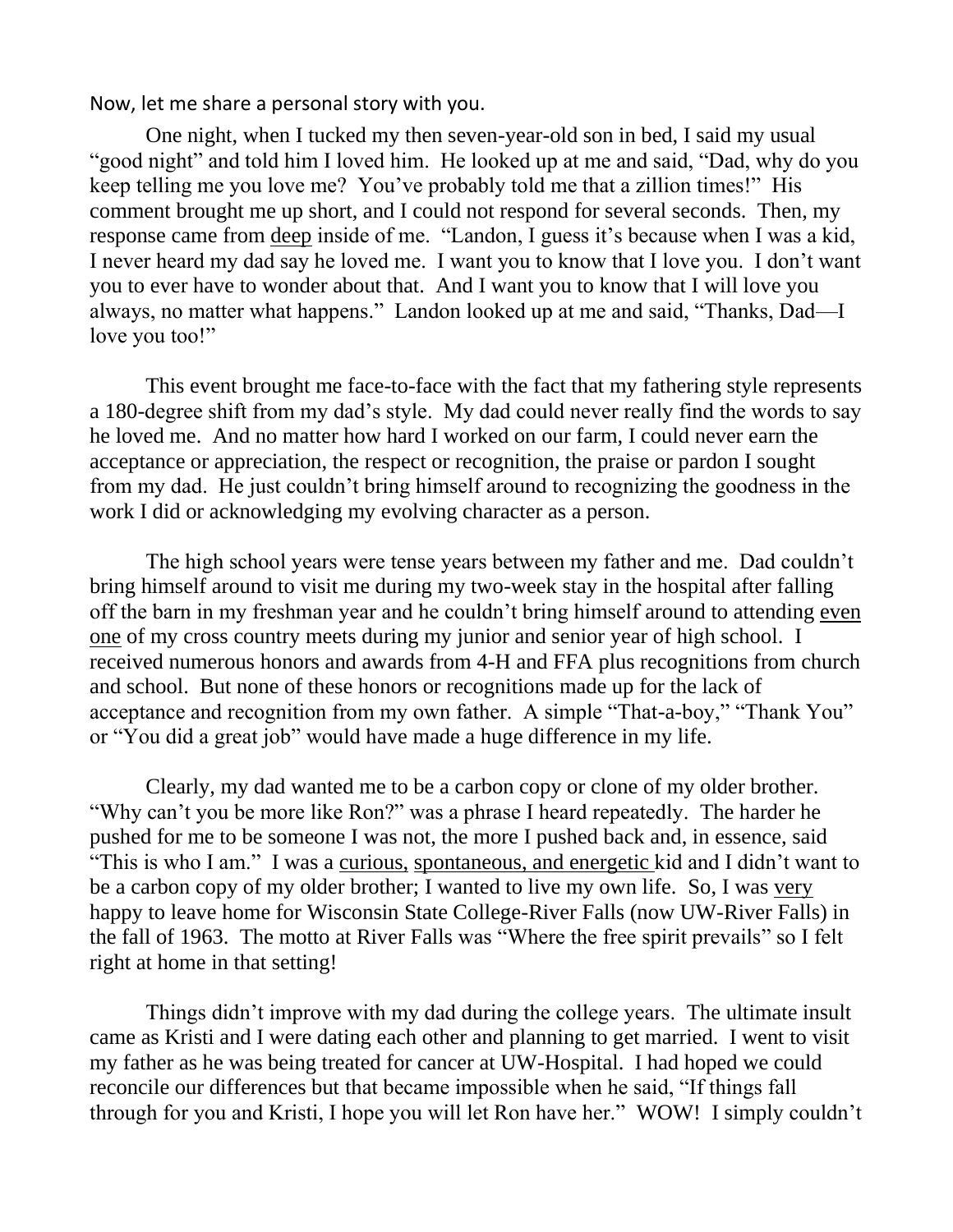find the words to respond and walked out on him. Kristi and I were married on June 22, 1968 and dad died three months later in September 1968 without us ever having reconciled with each other. It was a lost opportunity for both of us and my father never got to witness our marriage, our kids, our grandkids, our home, or my work or volunteer life. I clearly regret that.

Now, let me shift gears. So, what do we know about forgiveness? Let me highlight some of the learnings from the book Exploring Forgiveness, edited by Robert Enright (a UW-Madison Education professor) and Joanna North. A definition of forgiveness is provided by Archbishop Desmond Tutu: "Forgiveness is taking seriously the awfulness of what has happened when you are treated unfairly. It is opening the door for the other person to have a chance to begin again. Without forgiveness, resentment builds in us, a resentment which turns into hostility and anger. And Archbishop Tutu summarizes by saying "Hatred eats away at our well-being…Without forgiveness, there is no future."

Here are some other thoughts from Enright's and North's book Exploring Forgiveness:

- 1. Forgiveness is principally an internal change of heart and mind, even while being directed at others
- 2. It involves mentally "reframing" the situation, by separating the wrong doer from the wrong done
- 3. Forgiveness is hard work and demands that we not get caught up in the meanspiritedness of our times
- 4. It doesn't mean that we forget the hurt, condone the hurt or absolve other persons of responsibility
- 5. It does mean that that we let go of the hate and anger; resentment and revenge are destructive feelings
- 6. Often the person that benefits most from forgiving is the forgiver, by letting go of the hate and anger
- 7. Forgiveness is one person's response to injury; reconciliation involves two people coming together
- 8. True reconciliation requires forgiveness, acceptance of forgiveness, selfforgiveness and repentance
- 9. Once a person has forgiven another person for an "unforgivable" hurt, nothing is likely to be perceived as unforgivable again; we develop resiliency from recognizing that we can deal with other hurts in the future

And this last point brings me back to my story. I was never able to reconcile with my father while he was still alive but a Manhood weekend I attended several decades ago helped me to see that my father was likely deprived of affection from his own parents. He probably grew up in a stern, rigid family environment where love, acceptance, appreciation and forgiveness were openly discouraged and, thus, he became a father who was physically present but emotionally distant…at least with me! I have come to